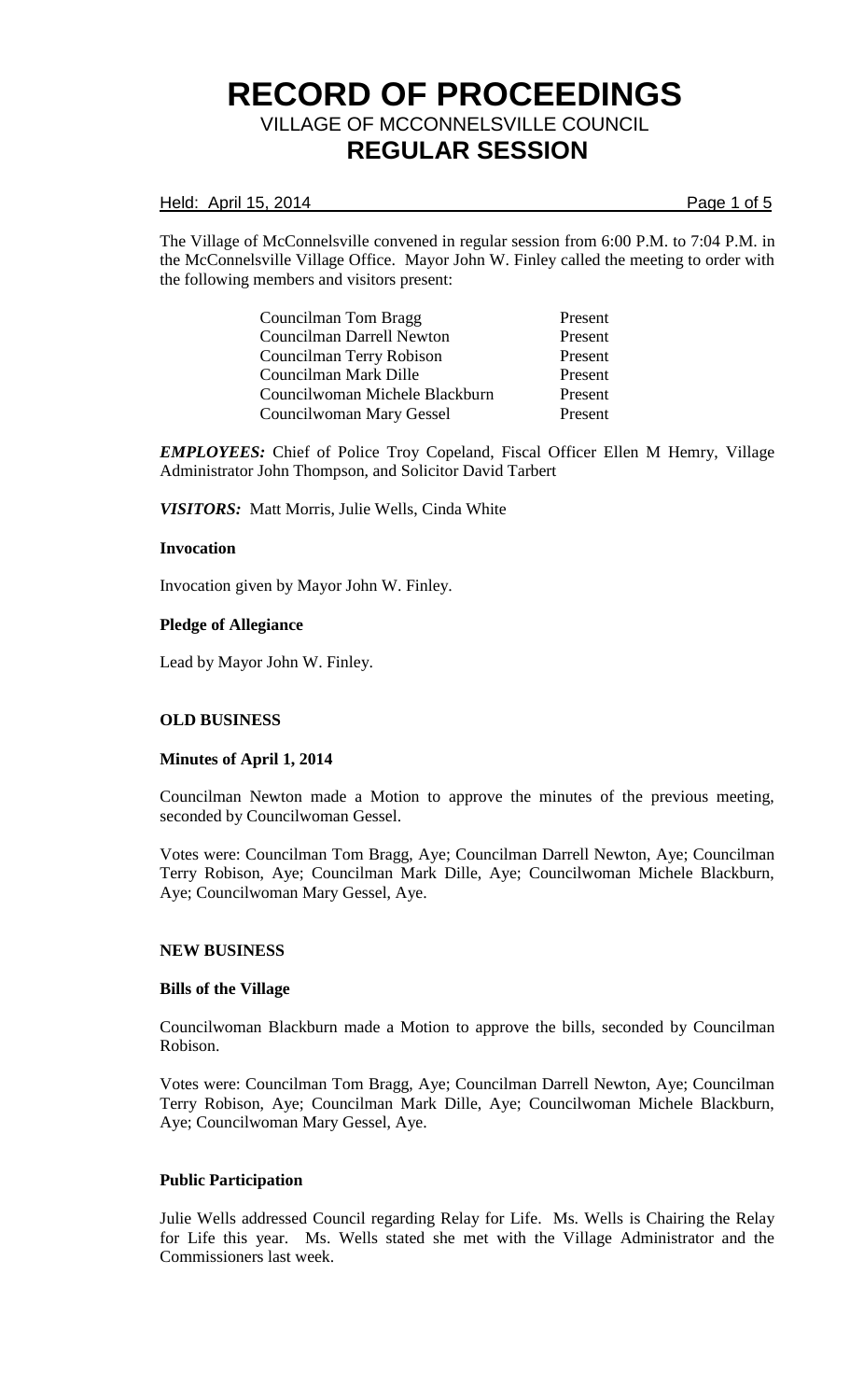### Held: April 15, 2014 **Page 2 of 5**

Relay for Life will be held on June  $13<sup>th</sup>$  and  $14<sup>th</sup>$  at the Athletic Field. They would like the kick off to begin at 4:00 P.M. on the Courthouse Lawn; they will be releasing balloons at that time with approximately a thirty minute presentation. Then they would like to do a walk from the Courthouse down Main Street to Eighth and on to the Athletic Field.

They are requesting an Officer to possibly lead the parade and/or watch traffic while the walk is done.

Mayor Finley asked Chief Copeland to get with Ms. Wells to arrange this. They would also like to place purple ribbons on the parking meters; in which, they will remove after the program is completed.

It was noted the Commissioners have already gave permission to use the Courthouse lawn.

Councilman Robison stated if the information could be given to him; he would place it on the Village's website.

Painting the Town purple begins on May 1, 2014; and, will last through June 14, 2014.

#### **Mayor John W. Finley**

Mayor Finley reported there was various information in Council's packets for their review.

Mayor Finley stated he has some information regarding State Issue I; Mayor Finley strongly supports this Issue.

Councilman Robison stated if he could get the information regarding Issue I, he will put it on the Village Website.

#### **Ordinance 14-12**

Mayor Finley introduced Ordinance 14-12, AN ORDINANCE SETTING FORTH THE APPROPRIATION TO PROCEED WITH THE PLANNING AND DESIGN OF NEW STORM SEWERS ON EIGHTH, NINTH, AND TENTH STREETS.

Councilman Newton questioned why we needed to borrow the full amount of Engineering for this project when \$150,000 had been appropriated to pay out of the Village funds.

Village Administrator Thompson stated if we borrow this money; there is a possibility that we can roll it over into a zero percent interest loan along with the construction loan. It was noted this loan is just for Engineering Fees.

Councilman Bragg made a Motion to suspend the rules requiring three separate and disctinct readings and place on emergency measure, seconded by Councilwoman Gessel.

Votes were: Councilman Tom Bragg, Aye; Councilman Darrell Newton, Aye; Councilman Terry Robison, Aye; Councilman Mark Dille, Aye; Councilwoman Michele Blackburn, Aye; Councilwoman Mary Gessel, Aye.

Councilman Robison made a Motion to adopt Ordinance 14-12 on emergency measure, seconded by Councilman Dille.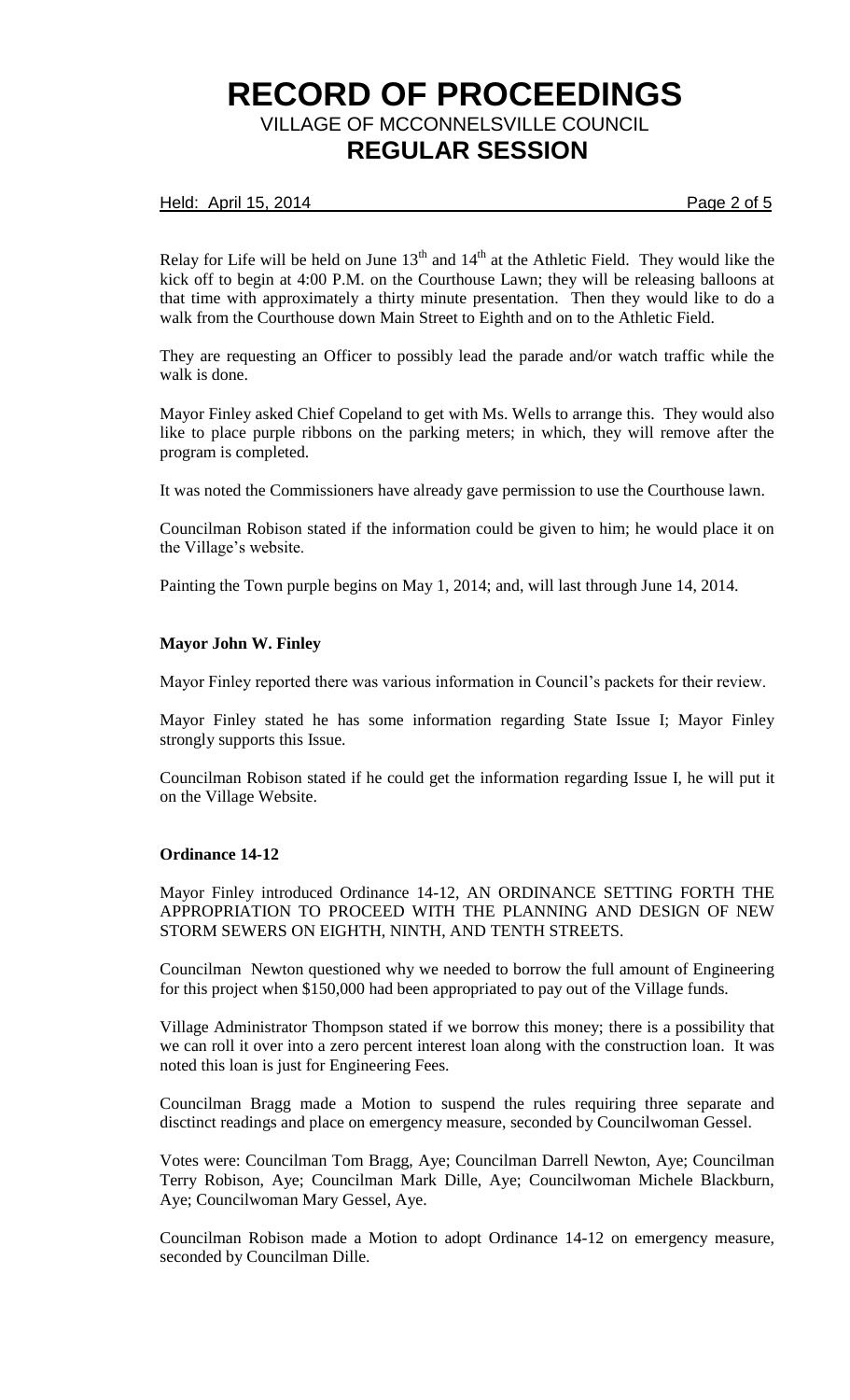### Held: April 15, 2014 **Page 3 of 5**

Votes were: Councilman Tom Bragg, Aye; Councilman Darrell Newton, Aye; Councilman Terry Robison, Aye; Councilman Mark Dille, Aye; Councilwoman Michele Blackburn, Aye; Councilwoman Mary Gessel, Aye.

Ordinance 14-12 was duly adopted.

# **Village Administrator John Thompson**

Village Administrator Thompson reported he received a call from Service Pump and Supply. They are requesting half payment for the pumps prior to ordering.

Councilman Robison made a Motion to approve Fiscal Officer Hemry to cut a check for \$5,000 in advance for ordering of the pumps; seconded by Councilman Bragg.

Votes were: Councilman Tom Bragg, Aye; Councilman Darrell Newton, Aye; Councilman Terry Robison, Aye; Councilman Mark Dille, Aye; Councilwoman Michele Blackburn, Aye; Councilwoman Mary Gessel, Aye.

The Motion Carried.

### **6:32 PM – Councilman Robison left the Council Meeting due to work duties.**

Village Administrator Thompson reported on the following items:

- 1) He met with Burgess & Niple last Thursday regarding the Seventh Street Storm Sewer Project.
- 2) He is going to price used street sweepers; the one we currently have needs a lot of repair work.
- 3) He has been passing out surveys for the Distress Grant; Councilman Robison also has survey on the Village Website.
- 4) Hydrant blew off last week on N Eighth Street.
- 5) Received a schedule for the pool slide installation.
- 6) We are still in need of lifeguards for the pool. Village Administrator Thompson apologized for not getting the lifeguard ad in the Herald this week; he will have it in next week's issue.
- 7) The UV Project is coming up against the deadline at the end of April. The last part was shipped to the wrong address.
- 8) The sludge hauling has been switched from Synagro to Agri-Sludge. He is anticipating this will save the Village on the cost as they inject the sludge underground when it is frozen rather than hauling it away and the Village then having to pay disposal fees.

Village Administrator Thompson reported he met with Shannon Wells from the Development Office today in regards to the HVAC system for the Opera House. She is going to present to the Commissioners for additional funding.

Village Administrator Thompson stated we are running into time constraints and since we have had a backlog on getting this system together; we may hold off the HVAC until next year and use a different grant to purchase it. We can then use the \$45,000 grant monies we have now to paint and fix the windows of the Opera House. They will be putting in a request to see if we will be allowed to change the project scope of this current grant.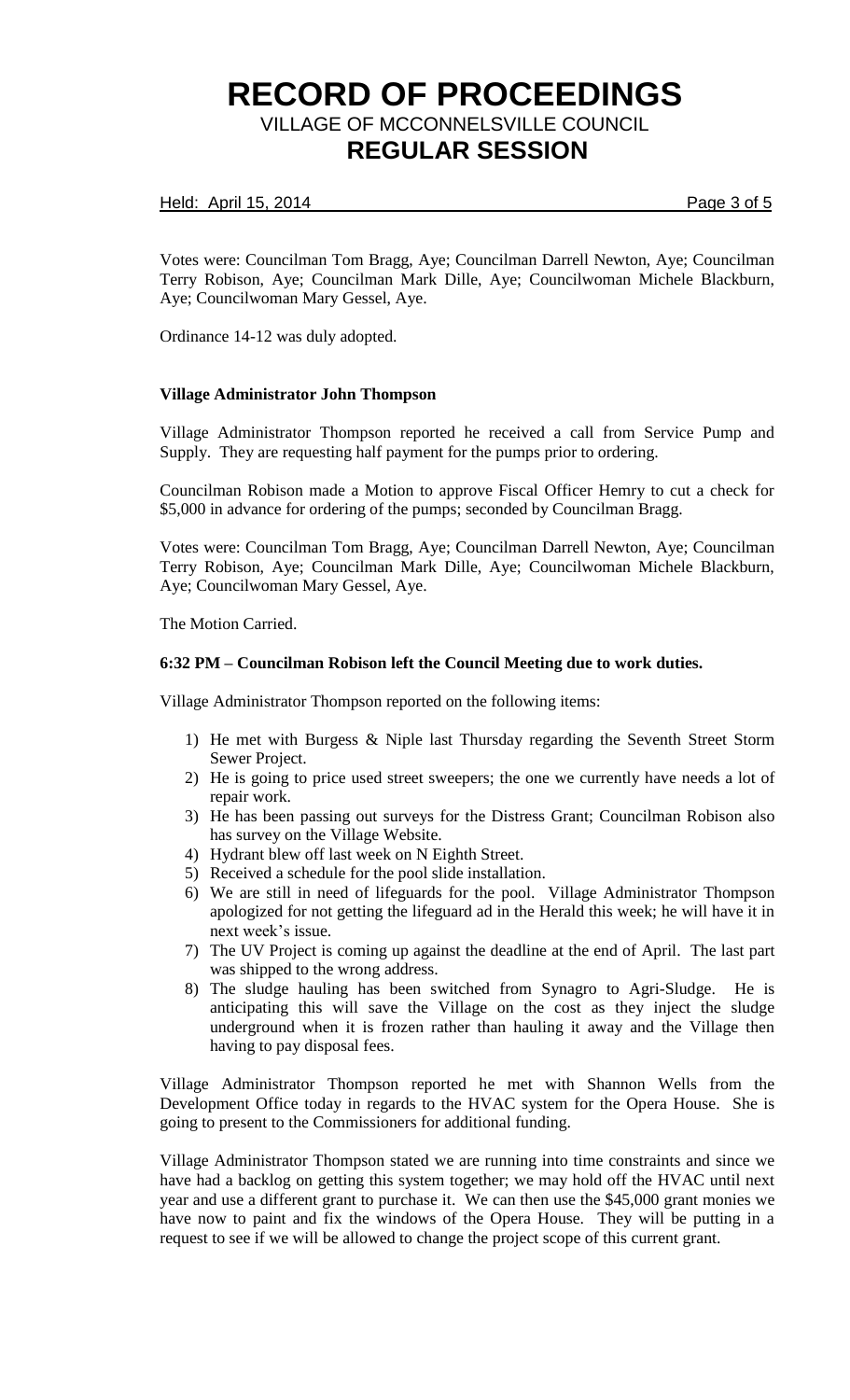#### Held: April 15, 2014 **Page 4 of 5**

Village Administrator Thompson stated he is asking for Council's approval to expend \$15,000 on the HVAC Project; with \$8,500 of that being for a Structural Architect.

Councilman Dille made a Motion to approve the Village Administrator to expend \$15,000 out of the Village's General Fund for the HVAC System; seconded by Councilwoman Blackburn.

Votes were: Councilman Tom Bragg, Aye; Councilman Darrell Newton, Aye; Councilman Mark Dille, Aye; Councilwoman Michele Blackburn, Aye; Councilwoman Mary Gessel, Aye.

Village Administrator Thompson asked Council for a Motion to switch the Electric Aggregation Contract and extend it.

Councilman Newton made a Motion permitting Village Administrator Thompson to do so; seconded by Councilman Bragg.

Votes were: Councilman Tom Bragg, Aye; Councilman Darrell Newton, Aye; Councilman Mark Dille, Aye; Councilwoman Michele Blackburn, Aye; Councilwoman Mary Gessel, Aye.

#### **Chief of Police Troy Copeland**

Chief Copeland reported he will be bringing an Ordinance to Council for passage at the next meeting, for the sale of excess guns. Chief Copeland has cleaned out the evidence room; and, is in possession of 32 firearms. Claude Maxwell from Maxwell's Hunting and Fishing has reviewed them and will be getting an appraisal to the Chief. Chief Copeland stated he would like to trade these items for ammunition and the purchase of other guns for the Police Department.

Chief Copeland reported the Meter Project is going slow; he has installed thirteen refurbished meters to date.

Chief Copeland reported he plans to have the Part-time Officer scheduled to work two or three nights a week on his own.

Mayor Finley requested the Chief to get with the Village Administrator and start reviewing properties with regards to the Village Property Maintenance Ordinance. Mayor Finley stated some properties are severely in need of being addressed.

Chief Copeland reported he has been cleaning up abandoned cars and junk vehicles.

Councilwoman Gessel reported to Chief Copeland the information she received from previous Village Administrator Scott Brown with regards to the International Property Maintenance Code that he uses in Baltimore.

Chief Copeland is not familiar with this Code; and, will check into it.

# **Fiscal Officer Ellen Hemry**

Fiscal Officer Hemry passed out the March Financial Report to Council.